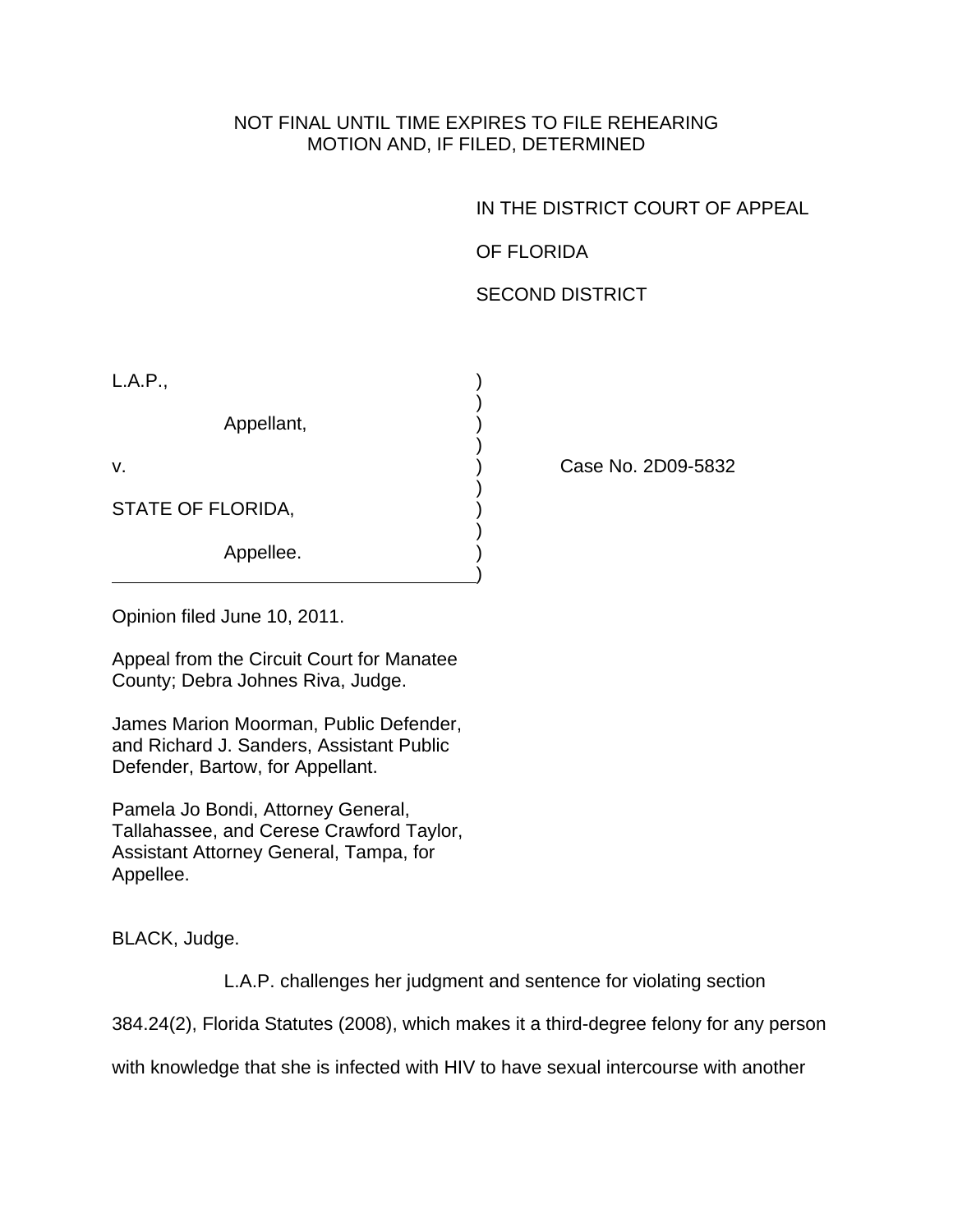person without informing the other person of her status as HIV positive. Following the denial of her motion to dismiss, L.A.P. pleaded to the charge but expressly reserved the right to appeal the denial of her dispositive motion to dismiss.

 We must determine whether the trial court erred in denying L.A.P.'s motion to dismiss the charge on the basis that L.A.P.'s actions—engaging in oral sex and digital penetration of the vagina without informing her partner of her HIV positive status violated section 384.24(2).<sup>1</sup> Because section 384.24(2) requires sexual intercourse, we agree with L.A.P. that the statute does not apply to her actions and we are compelled to reverse her conviction.

"Questions of statutory interpretation are subject to de novo review."

Mendenhall v. State, 48 So. 3d 740, 747 (Fla. 2010). "As with any case of statutory

construction, we begin with the 'actual language used in the statute.' " Heart of

Adoptions, Inc. v. J.A., 963 So. 2d 189, 198 (Fla. 2007) (quoting Borden v. East-

European Ins. Co.*,* 921 So. 2d 587, 595 (Fla. 2006)). "This is because legislative intent

is determined primarily from the statute's text." Id. (citing Maggio v. Fla. Dep't of Labor

& Emp't Sec.*,* 899 So. 2d 1074, 1076-77 (Fla. 2005)).

[W]hen the language of the statute is clear and unambiguous and conveys a clear and definite meaning . . . the statute

 <sup>1</sup>  ${}^{1}$ Section 384.24(2) provides:

It is unlawful for any person who has human immunodeficiency virus infection, when such person knows he or she is infected with this disease and when such person has been informed that he or she may communicate this disease to another person through sexual intercourse, to have sexual intercourse with any other person, unless such other person has been informed of the presence of the sexually transmissible disease and has consented to the sexual intercourse.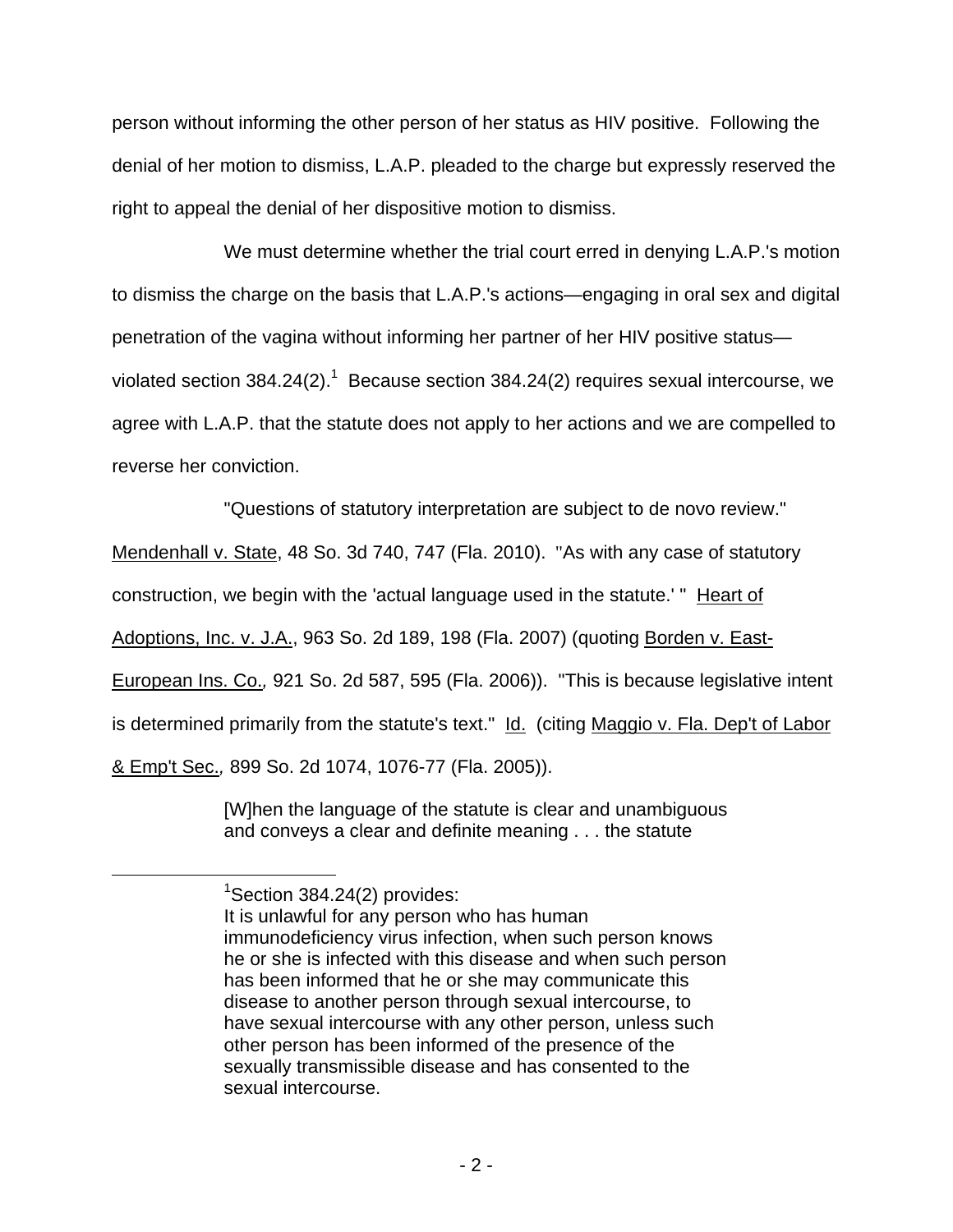must be given its plain and obvious meaning. Further, we are without power to construe an unambiguous statute in a way which would extend, modify, or limit, its express terms or its reasonable and obvious implications. To do so would be an abrogation of legislative power.

Velez v. Miami-Dade Cnty. Police Dep't, 934 So. 2d 1162, 1164-65 (Fla. 2006) (citations omitted) (internal quotation marks omitted). We presume that the legislature knows the meaning of the words it uses and intends to employ those meanings in the statute. Overstreet v. State, 629 So. 2d 125, 126 (Fla. 1993).

 There is no dispute that L.A.P. is HIV positive and that she failed to inform the victim of her status. Therefore, our resolution of this case hinges only on whether L.A.P. engaged in sexual intercourse. L.A.P. argues that sexual intercourse is an unambiguous phrase which must be given its plain meaning in the absence of a definition in chapter 384. We agree.

 "[W]here a statute does not specifically define words of common usage, such words are construed in their plain and ordinary sense." State v. Brake, 796 So. 2d 522, 528 (Fla. 2001) (citing State v. Mitro, 700 So. 2d 643, 645 (Fla. 1997)). Further, "[i]n the absence of a statutory definition, it is permissible to look to case law or related statutory provisions that define the term." Id. (citing State v. Fuchs, 769 So. 2d 1006, 1009 (Fla. 2000)).

 The only Florida statute that defines sexual intercourse is the incest statute, section 826.04, Florida Statutes (2008). It defines sexual intercourse as "the penetration of the female sex organ by the male sex organ . . . ." § 826.04. Other statutes include the phrase sexual intercourse within definitions. See  $\S$  827.071(1)(a), Fla. Stat. (2008) (defining "deviate sexual intercourse").

- 3 -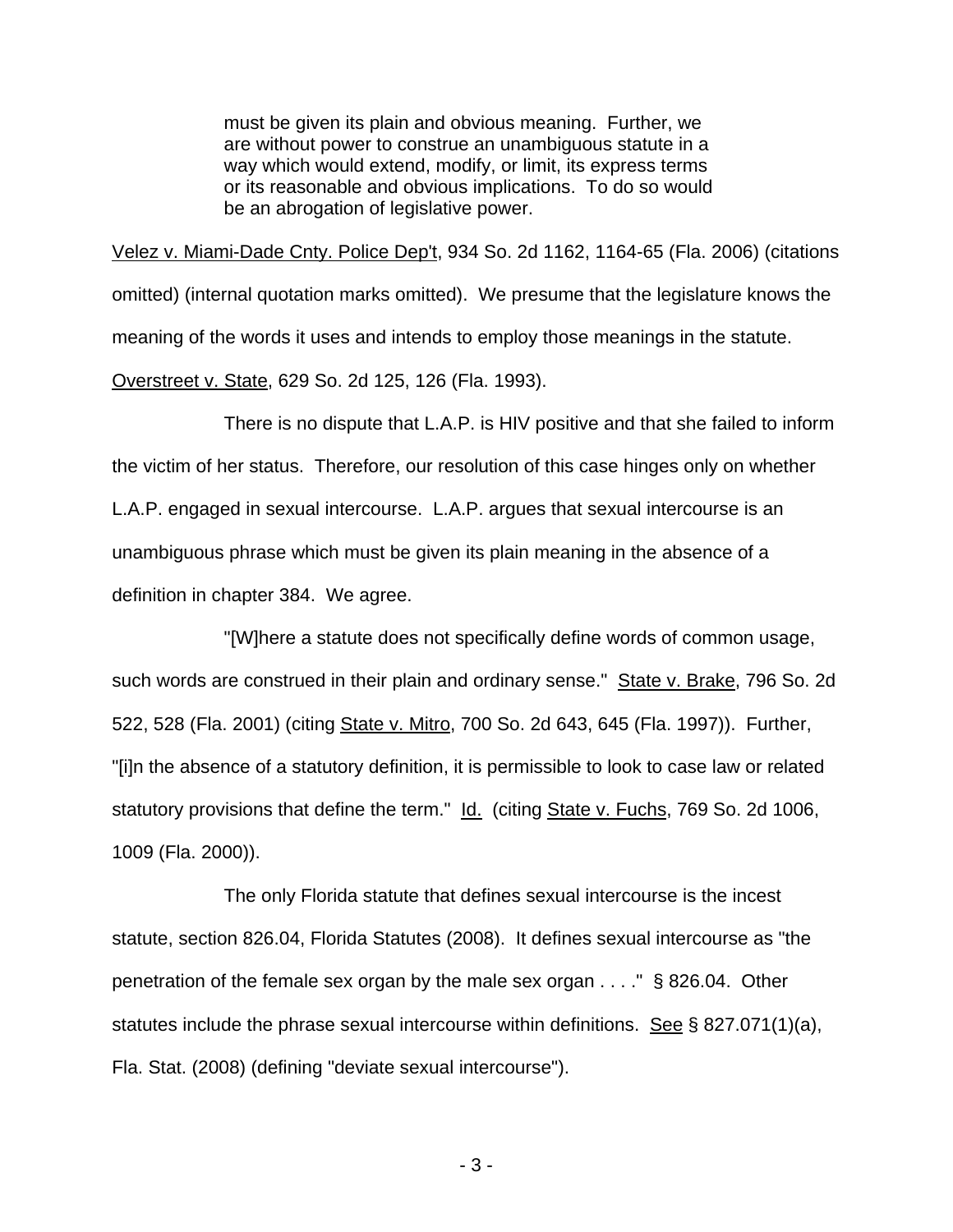Importantly, this court has previously defined sexual intercourse as an act where "a male's penis is placed inside the female's vagina." Green v. State, 765 So. 2d 910, 913 (Fla. 2d DCA 2000). Other Florida courts have also defined the phrase. See State v. Bowden, 18 So. 2d 478, 480 (Fla. 1944) (concluding that "penetration of the female private parts by the private male organ" is an essential element of "carnal intercourse with an unmarried female of previous chaste character under the age of eighteen years"); Williams v. State, 109 So. 305, 306 (Fla. 1926) (" 'Sexual intercourse means actual contact of the sexual organs of a man and woman and an actual penetration into the body of the latter.' " (citation omitted)); Lanier v. State, 443 So. 2d 178, 183 (Fla. 3d DCA 1983) (defining sexual intercourse as " 'actual contact of the sexual organs' of two persons and penetration of the body of another" (quoting Williams v. State, 109 So. at 306)), overruled on other grounds by State v. Lanier, 464 So. 2d 1192 (Fla. 1985).

 The meaning of sexual intercourse within section 384.24(2) is clear and unambiguous. Courts should apply a literal interpretation of the language of a statute unless "to do so would lead to an unreasonable or ridiculous conclusion." Holly v. Auld, 450 So. 2d 217, 219 (Fla. 1984). The result here is neither unreasonable nor ridiculous; it is merely an application of the statutory language to L.A.P.'s actions. Thus, "there is no occasion for resorting to the rules of statutory interpretation and construction[,]" including consideration of the legislative history of the statute.  $Id.$  (quoting A.R. Douglass, Inc. v. McRainey, 137 So. 157, 159 (Fla. 1931)). However, even were we to do so, the result would remain the same. See Maddox v. State, 923 So. 2d 442, 446 (Fla. 2006).

- 4 -